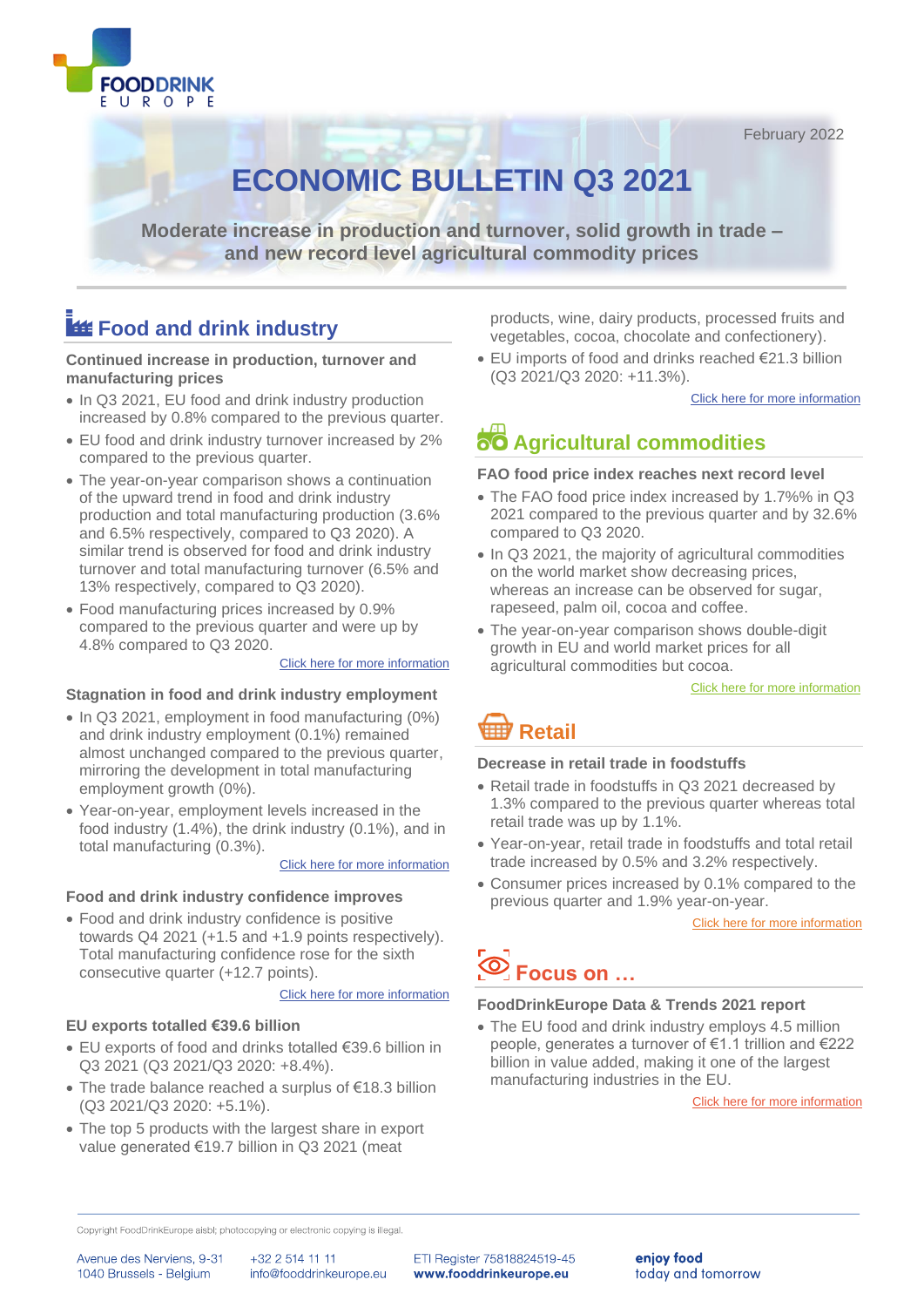# **Methodology**

- Except for imports and exports data which represent the evolution of the current quarter compared to the same quarter of the previous year, all other evolutions are primarily represented with respect to the previous quarter.
- **EU refers to EU27 (excluding the UK)** in the text, unless otherwise specified.
- The EU food and drink industry is identified by NACE Rev.2 codes C10 (manufacture of food products) and C11 (manufacture of beverages).

# **Sources**

European Commission, Eurostat data and indices (production, turnover, retail trade, employment, prices) <http://ec.europa.eu/eurostat/home>

European Commission, Eurostat statistics explained

[http://ec.europa.eu/eurostat/statistics-explained/index.php/Main\\_Page](http://ec.europa.eu/eurostat/statistics-explained/index.php/Main_Page)

European Commission, Eurostat Easy Comext Trade Data (based on division 10 & 11 of the NACE Rev.2 classification), CPA 2008

<http://epp.eurostat.ec.europa.eu/newxtweb/mainxtnet.do>

European Commission, DG ECFIN business survey data

[https://ec.europa.eu/info/business-economy-euro/indicators-statistics/economic-databases/business-and-consumer-surveys\\_en](https://ec.europa.eu/info/business-economy-euro/indicators-statistics/economic-databases/business-and-consumer-surveys_en)

FAO Food Price Index

<http://www.fao.org/worldfoodsituation/foodpricesindex/en/>

European Commission, DG Agriculture and Rural Development (DG AGRI)

<https://ec.europa.eu/agriculture/>

European Commission, DG Agriculture and Rural Development (DG AGRI), Commodity price dashboard [http://ec.europa.eu/agriculture/markets-and-prices/price-monitoring/index\\_en.htm](http://ec.europa.eu/agriculture/markets-and-prices/price-monitoring/index_en.htm)

European Commission, Eurostat News Release 3/2022, 'Volume of retail trade up by 1.0% in euro area and by 0.9% in the EU', 7 January 2022

<https://ec.europa.eu/eurostat/documents/2995521/14083886/4-07012022-BP-EN.pdf/895efcf9-03fc-2438-4fd6-d867f5e4eff1>

# **About the quarterly economic bulletin**

FoodDrinkEurope's Economic Bulletin is published on a quarterly basis. It covers a set of key indicators which highlight the major economic trends in the European food and drink industry: production, turnover, employment, external trade, key raw material prices, and retail trade.

**For more information on FoodDrinkEurope and its activities, please visit: [www.fooddrinkeurope.eu](http://www.fooddrinkeurope.eu/)**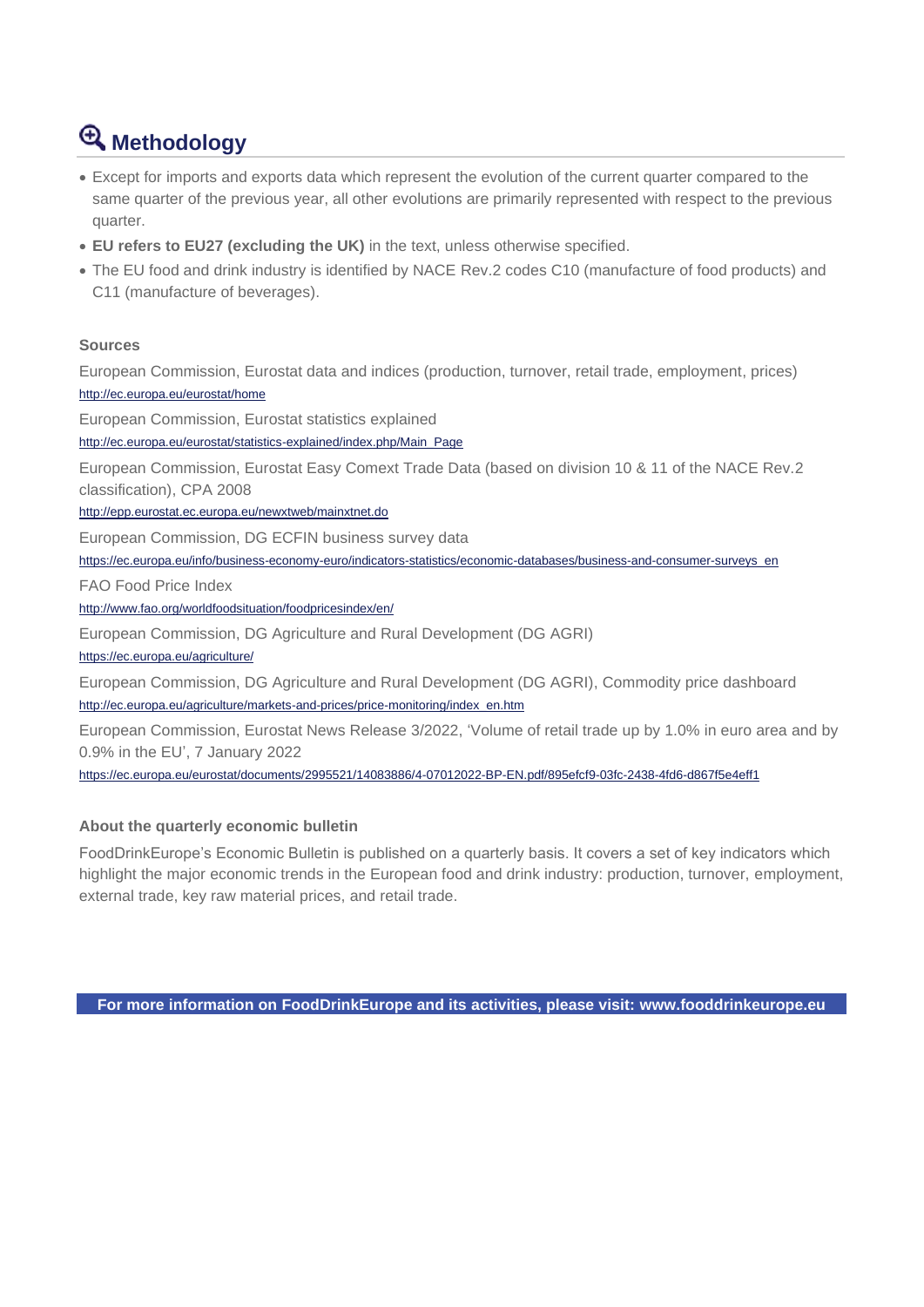

# **ECONOMIC BULLETIN Q3 2021**

**Annex**

# <span id="page-2-0"></span>**Production and turnover of the EU food and drink industry**

## **Production index** (2015=100)

|                                | 2020 Q3 | 2020 Q4 | 2021 Q1 | 2021 Q2 | 2021 Q3 | $V-O-V$ |
|--------------------------------|---------|---------|---------|---------|---------|---------|
| <b>Total manufacturing</b>     | 100.4   | 106.3   | 107.6   | 107.6   | 106.9   |         |
| % change                       | 17.0    | 5.9     | 1.2     | 0.0     | $-0.7$  | 6.5     |
| <b>Food and drink industry</b> | 103.4   | 102.4   | 104.3   | 106.2   | 107.1   |         |
| % change                       | 6.2     | $-1.0$  | 1.9     | 1.8     | 0.8     | 3.6     |

*Source: Eurostat*

The industrial production index (also called industrial output index or industrial volume index) measures the changes in the price-adjusted output of industry.

## **Turnover index** (2015=100)

|                                | 2020 Q3 | 2020 Q4 | 2021 Q1       | 2021 Q <sub>2</sub> | 2021 Q3 | $V - O - V$ |
|--------------------------------|---------|---------|---------------|---------------------|---------|-------------|
| <b>Total manufacturing</b>     | 102.7   | 108.0   | 111.9         | 114.2               | 116.0   |             |
| % change                       | 19.1    | 5.2     | 3.6           |                     | 1.6     | 13.0        |
| <b>Food and drink industry</b> | 109.9   | 109.2   | 112.5         | 114.7               | 117.0   |             |
| % change                       | 5.7     | $-0.6$  | $3.0^{\circ}$ | 2.0                 | 2.0     | 6.5         |

*Source: Eurostat*

The index of industrial turnover measures the development of turnover (sales) in the European industry (it is influenced by changes in prices of the traded industrial goods and by changes of the traded volumes of goods).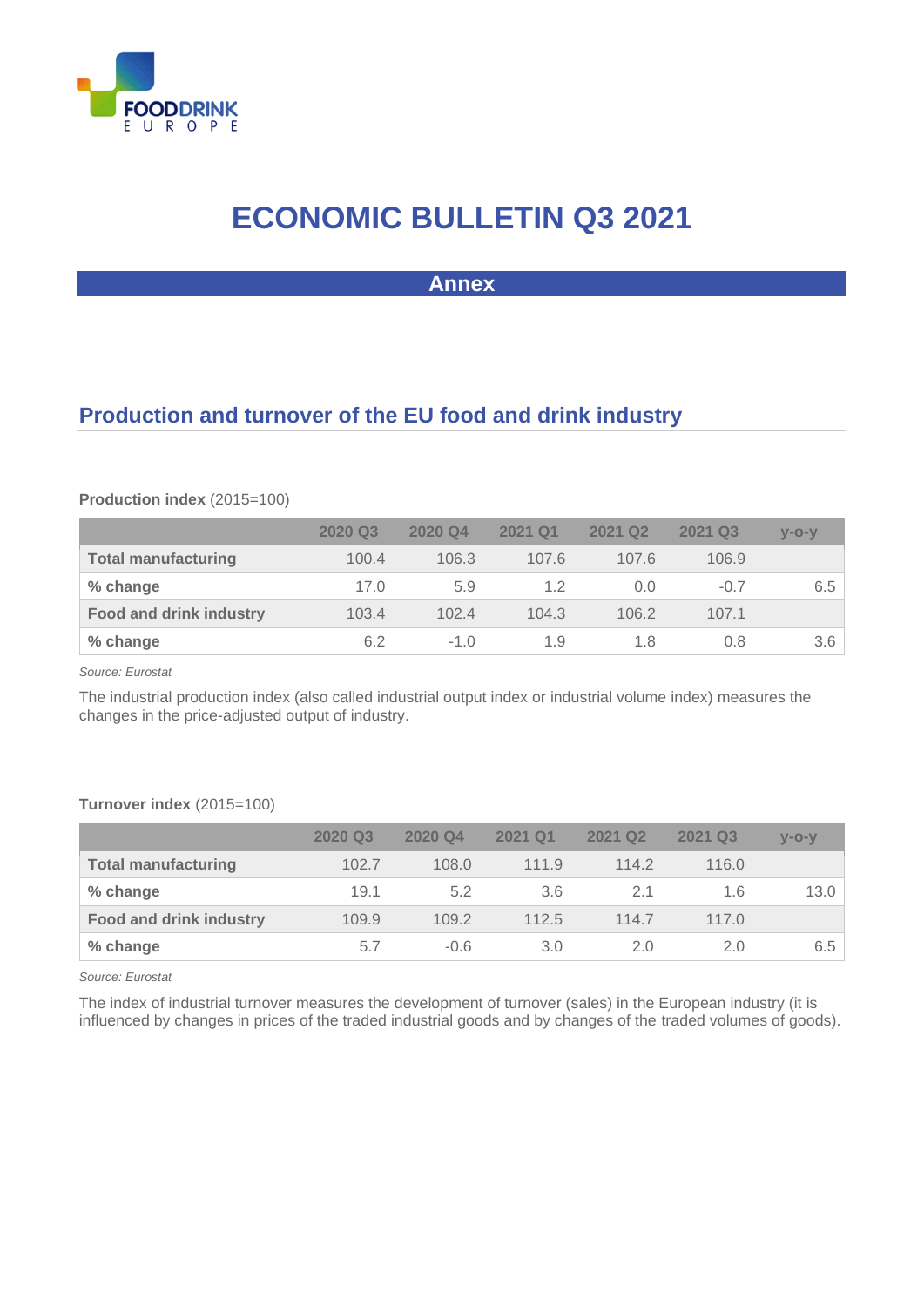

### **EU quarterly manufacturing production and turnover, 2015-2021** (2015=100)

*Source: Eurostat*

#### **Food and drink production by Member State**

| <b>Member State</b>   | 2021 Q2 / 2021 Q1<br>(% change) | 2021 Q3 / 2021 Q2<br>(% change) | 2021 Q3 / 2020 Q3<br>(% change) |
|-----------------------|---------------------------------|---------------------------------|---------------------------------|
| EU                    | 1.8                             | 0.8                             | 3.6                             |
| <b>Austria</b>        | 2.3                             | 2.1                             | 1.2                             |
| <b>Belgium</b>        | 2.2                             | $-1.1$                          | 3.0                             |
| <b>Bulgaria</b>       | 0.3                             | $-1.7$                          | $-1.2$                          |
| <b>Czech Republic</b> | 3.3                             | 2.9                             | 1.8                             |
| <b>Denmark</b>        | $-3.1$                          | 0.9                             | 0.9                             |
| <b>Finland</b>        | 1.3                             | 0.2                             | 2.4                             |
| <b>France</b>         | 0.1                             | 0.7                             | 1.9                             |
| Germany               | 0.0                             | 5.3                             | 4.1                             |
| <b>Greece</b>         | $-0.3$                          | 0.5                             | 4.9                             |
| <b>Hungary</b>        | 0.8                             | 2.3                             | 7.8                             |
| <b>Italy</b>          | 1.7                             | 1.3                             | 3.8                             |
| Latvia                | 4.4                             | 1.1                             | 2.6                             |
| Lithuania             | $-3.1$                          | 0.1                             | 3.1                             |
| <b>Netherlands</b>    | 1.5                             | $-1.0$                          | $-1.2$                          |
| <b>Poland</b>         | 0.2                             | 1.5                             | 6.3                             |
| Portugal              | 6.5                             | $-4.0$                          | 0.5                             |
| Romania               | 0.3                             | 1.5                             | 3.5                             |
| Spain                 | 4.2                             | 0.4                             | 6.0                             |
|                       |                                 |                                 |                                 |

*Source: Eurostat. No data available for Croatia, Cyprus, Estonia, Ireland, Luxembourg, Malta, Slovakia, Slovenia, Sweden*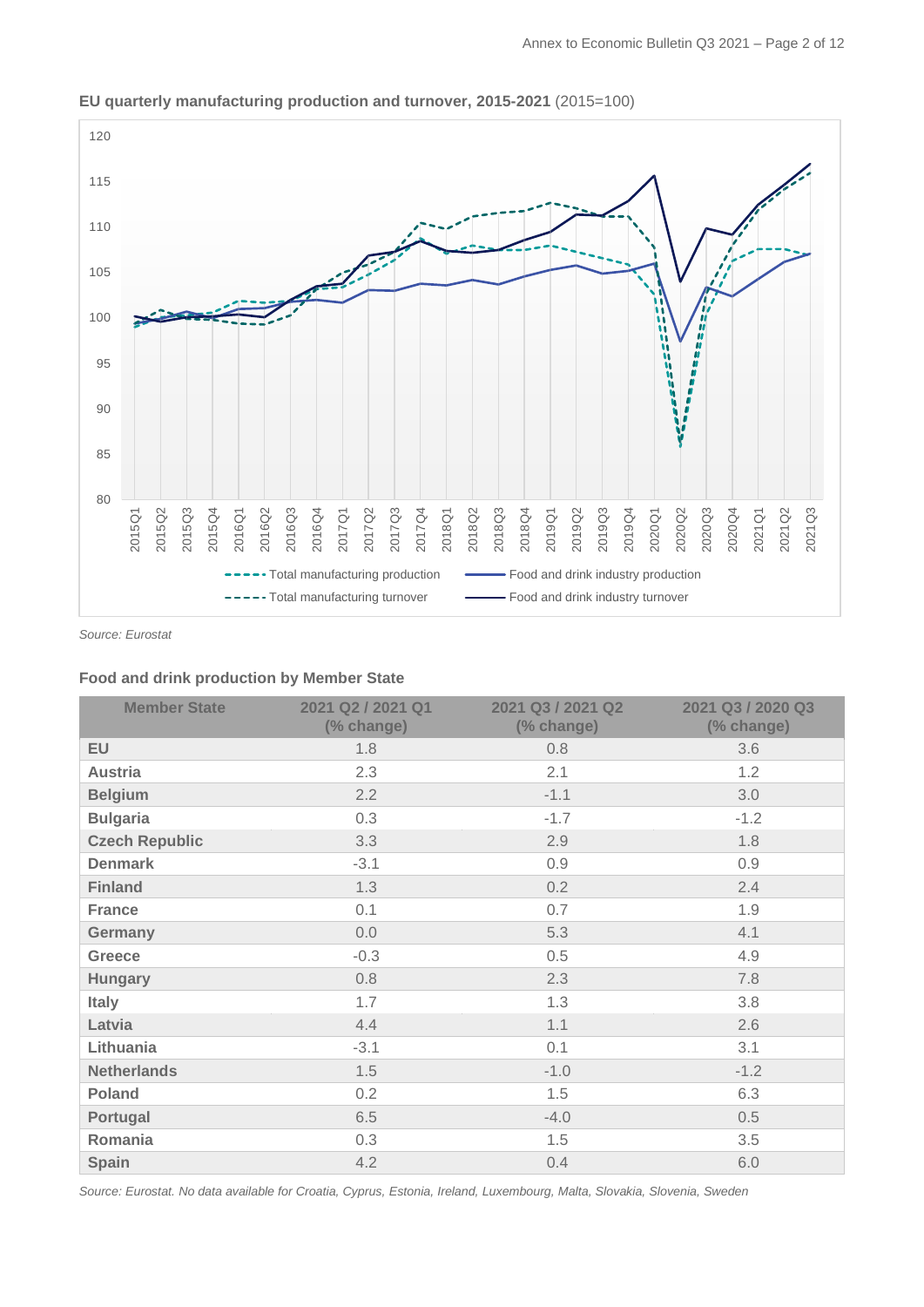| <b>Member State</b>   | 2021 Q2 / 2021 Q1<br>(% change) | 2021 Q3 / 2021 Q2<br>(% change) | 2021 Q3 / 2020 Q3<br>(% change) |
|-----------------------|---------------------------------|---------------------------------|---------------------------------|
| <b>EU</b>             | 2.0                             | 2.0                             | 6.5                             |
| <b>Austria</b>        | 4.0                             | 3.7                             | 4.8                             |
| <b>Belgium</b>        | 6.7                             | 0.1                             | 4.9                             |
| <b>Czech Republic</b> | 4.2                             | 3.0                             | 3.1                             |
| <b>Denmark</b>        | $-2.3$                          | 0.3                             | 2.2                             |
| <b>Finland</b>        | 1.9                             | 0.7                             | 3.0                             |
| <b>France</b>         | 1.5                             | 2.0                             | 6.3                             |
| Germany               | 0.5                             | 2.0                             | 1.6                             |
| <b>Greece</b>         | 2.3                             | 4.0                             | 13.6                            |
| <b>Hungary</b>        | 0.8                             | 3.6                             | 9.0                             |
| <b>Italy</b>          | 1.3                             | 2.7                             | 8.3                             |
| Latvia                | 3.3                             | 1.8                             | 5.9                             |
| Lithuania             | $-1.5$                          | 3.4                             | 1.6                             |
| <b>Netherlands</b>    | 3.7                             | 3.4                             | 6.5                             |
| <b>Poland</b>         | 2.3                             | 3.1                             | 11.3                            |
| Portugal              | 5.0                             | 0.3                             | 8.1                             |
| Romania               | 2.0                             | 5.0                             | 16.8                            |
| Spain                 | 2.5                             | 0.5                             | 10.7                            |

# **Food and drink turnover by Member State**

*Source: Eurostat. No data available for Bulgaria, Croatia, Cyprus, Estonia, Ireland, Luxembourg, Malta, Slovakia, Slovenia, Sweden*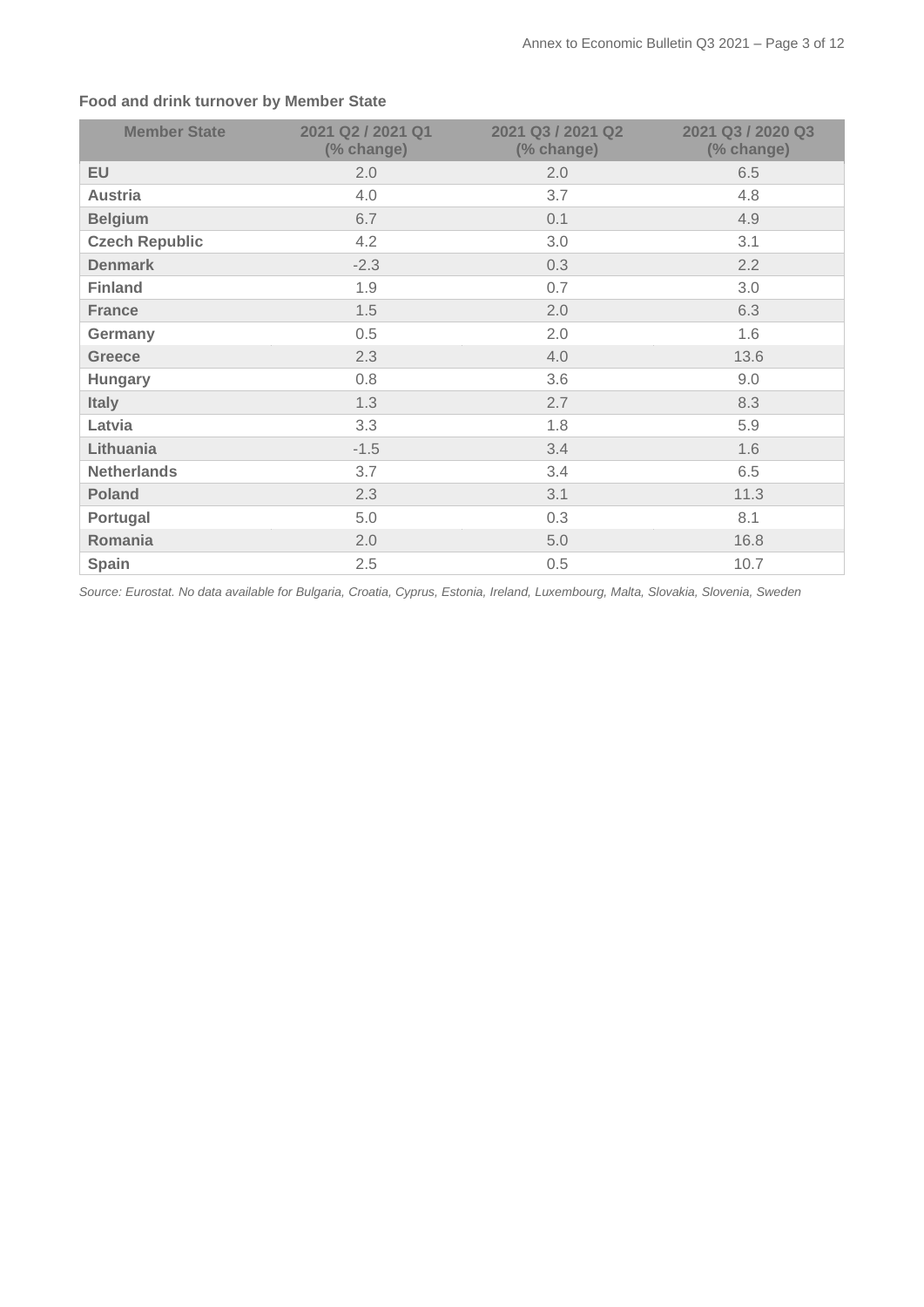# <span id="page-5-0"></span>**Employment in the EU food and drink industry**

| <b>Employment</b>          | 2020 Q3 | 2020 Q4 | 2021 Q1 | 2021 Q2 | 2021 Q3 | $V - O - V$ |
|----------------------------|---------|---------|---------|---------|---------|-------------|
| <b>Total manufacturing</b> | 102.8   | 103.1   | 102.8   | 103.1   | 103.1   |             |
| % change                   | $-0.6$  | 0.3     | $-0.3$  | 0.3     | 0.0     | 0.3         |
| <b>Food industry</b>       | 106.1   | 106.7   | 107.4   | 107.6   | 107.6   |             |
| % change                   | 0.3     | 0.6     | 0.7     | 0.2     | 0.0     | 1.4         |
| <b>Drink industry</b>      | 103.5   | 103.4   | 102.7   | 103.5   | 103.6   |             |
| % change                   | $-0.1$  | $-0.1$  | $-0.7$  | 0.8     | 0.1     | 0.1         |

#### **Employment index** (2015=100)

*Source: Eurostat*

The employment index measures the number of persons employed in the total manufacturing industry vs. the food and drink industry in the EU, seasonally adjusted.



## **Employment in the EU food and drink industry compared to manufacturing, 2015-2021** (2015=100)

*Source: Eurostat*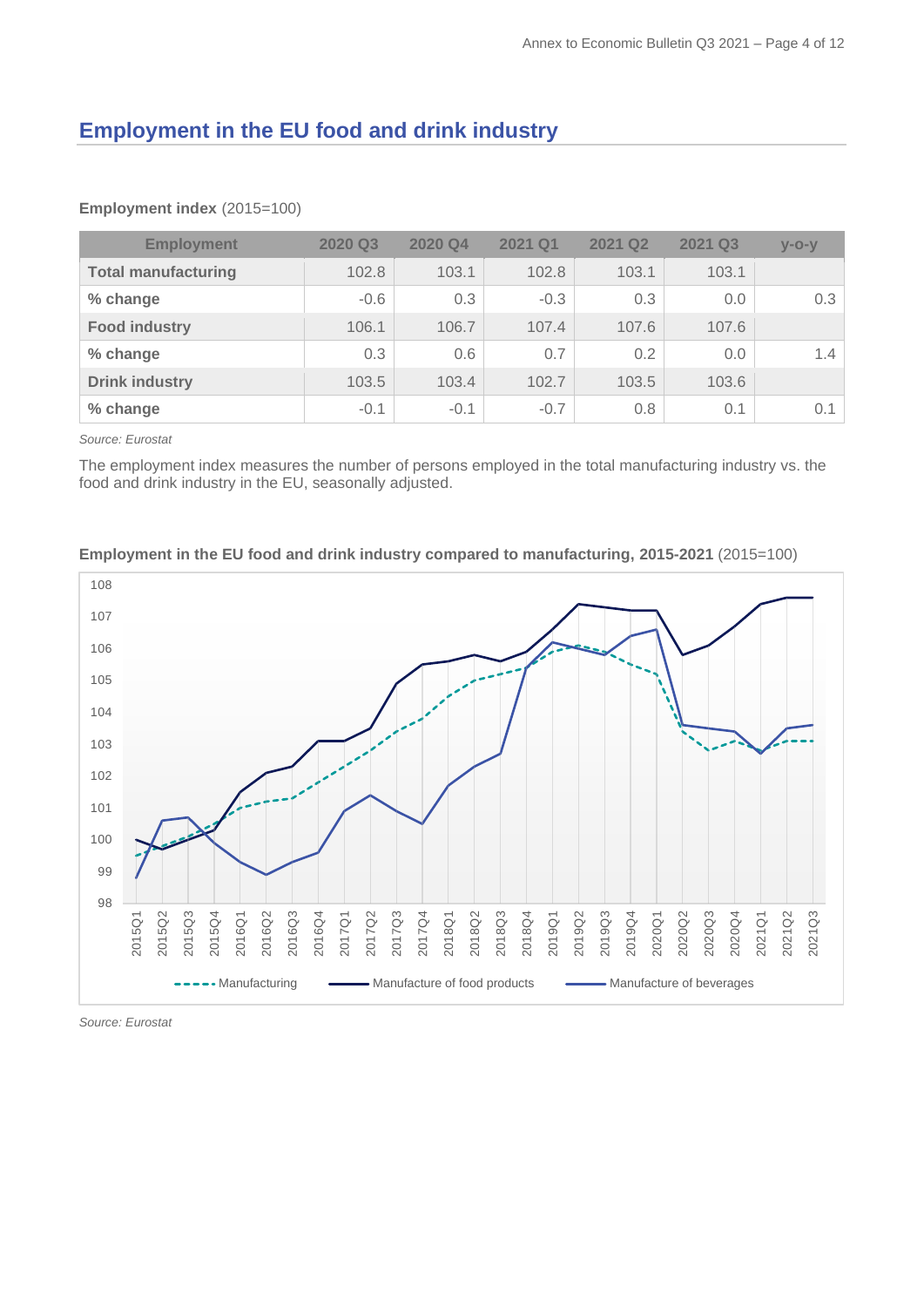| <b>Member State</b>   | 2021 Q2 / 2021 Q1<br>(% change) | 2021 Q3 / 2021 Q2<br>(% change) | 2021 Q3 / 2020 Q3<br>(% change) |
|-----------------------|---------------------------------|---------------------------------|---------------------------------|
| <b>EU</b>             | 0.2                             | 0.0                             | 1.4                             |
| <b>Austria</b>        | 0.5                             | 0.3                             | $-0.4$                          |
| <b>Belgium</b>        | 0.7                             | na                              | na                              |
| <b>Croatia</b>        | 0.5                             | 0.4                             | 0.1                             |
| <b>Czech Republic</b> | $-1.4$                          | 0.0                             | $-2.1$                          |
| <b>Denmark</b>        | 0.2                             | 0.1                             | 2.8                             |
| <b>Finland</b>        | $-0.1$                          | $-7.1$                          | 2.0                             |
| <b>France</b>         | 0.6                             | 0.7                             | 3.0                             |
| Germany               | 1.5                             | 0.3                             | 5.3                             |
| <b>Greece</b>         | 3.1                             | 0.9                             | 4.4                             |
| <b>Ireland</b>        | 1.6                             | $-3.8$                          | 1.8                             |
| <b>Italy</b>          | $-1.6$                          | $-0.6$                          | $-1.6$                          |
| Latvia                | 3.8                             | $-0.1$                          | 4.7                             |
| Lithuania             | 0.0                             | 0.1                             | 1.9                             |
| <b>Netherlands</b>    | 0.2                             | na                              | na                              |
| <b>Poland</b>         | 0.1                             | $-0.4$                          | $-0.6$                          |
| Portugal              | 0.2                             | 0.2                             | $-0.8$                          |
| Spain                 | $-3.3$                          | 1.0                             | $-2.9$                          |
| <b>Sweden</b>         | 3.1                             | 0.0                             | $-3.2$                          |

# **Food industry employment by Member State**

*Source: Eurostat. No data available for Bulgaria, Cyprus, Estonia, Hungary, Luxembourg, Malta, Romania, Slovakia, Slovenia*

# **Drink industry employment by Member State**

| <b>Member State</b>   | 2021 Q2 / 2021 Q1<br>(% change) | 2021 Q3 / 2021 Q2<br>(% change) | 2021 Q3 / 2020 Q3<br>(% change) |
|-----------------------|---------------------------------|---------------------------------|---------------------------------|
| <b>EU</b>             | 0.8                             | 0.1                             | 0.1                             |
| <b>Austria</b>        | $-0.4$                          | 0.0                             | $-2.8$                          |
| <b>Belgium</b>        | 0.4                             | na                              | na                              |
| Croatia               | $-0.8$                          | $-0.7$                          | $-0.3$                          |
| <b>Czech Republic</b> | $-1.3$                          | 0.7                             | $-0.5$                          |
| <b>Denmark</b>        | 3.6                             | 2.3                             | 6.7                             |
| <b>France</b>         | 1.1                             | 0.5                             | 3.1                             |
| Germany               | $-0.5$                          | $-0.5$                          | $-1.1$                          |
| <b>Greece</b>         | 7.3                             | 5.4                             | 19.9                            |
| <b>Ireland</b>        | $-3.3$                          | $-9.3$                          | 13.1                            |
| <b>Italy</b>          | $-6.5$                          | 5.3                             | 9.0                             |
| Latvia                | 15.7                            | $-6.1$                          | 12.5                            |
| Lithuania             | 0.7                             | 1.4                             | 4.0                             |
| <b>Netherlands</b>    | 1.6                             | na                              | na                              |
| <b>Poland</b>         | $-1.3$                          | $-0.6$                          | $-2.6$                          |
| Portugal              | 0.1                             | 0.2                             | $-0.3$                          |
| Spain                 | 7.3                             | $-3.3$                          | $-8.1$                          |
| <b>Sweden</b>         | 0.3                             | 0.7                             | $-5.2$                          |

*Source: Eurostat. No data available for Bulgaria, Cyprus, Estonia, Finland, Hungary, Luxembourg, Malta, Romania, Slovakia, Slovenia*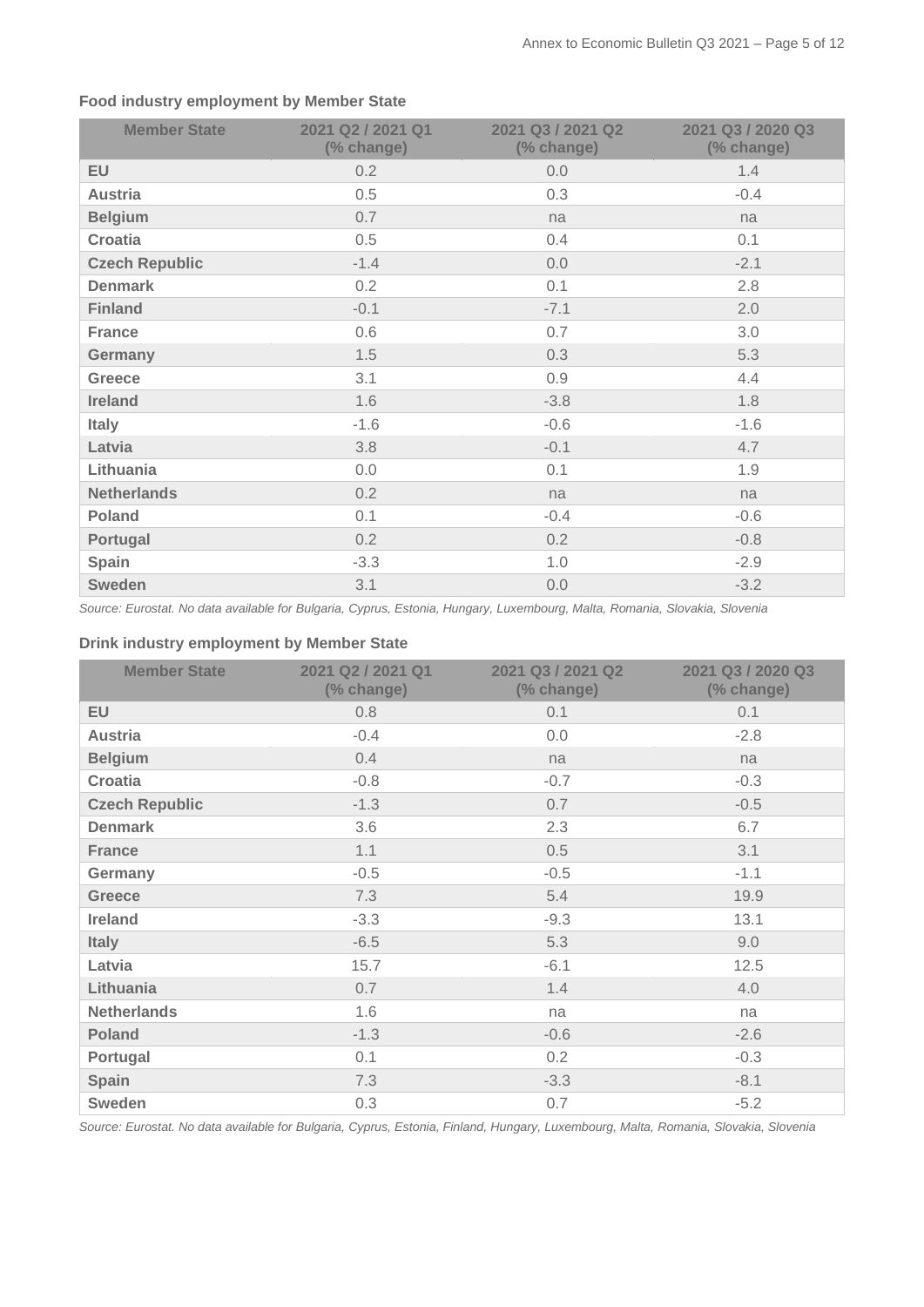# <span id="page-7-0"></span>**Confidence in the EU food and drink industry**



**EU quarterly manufacturing confidence indicators, 2015-2021**

*\* Subsector level data (i.e. the divisions of NACE rev.2 at the 2-digit level) for the industry have not undergone a full validation process, hence their use and interpretation deserve more caution.*

*Source: European Commission, DG ECFIN business survey data, own calculations*

The confidence indicator is a statistical indicator based on the results from business surveys interrogating enterprises on their current economic situation and their expectations about future developments. The indicator is calculated as the simple arithmetic average of the seasonally adjusted balances of positive and negative answers to specific questions, e.g. regarding economic expectations.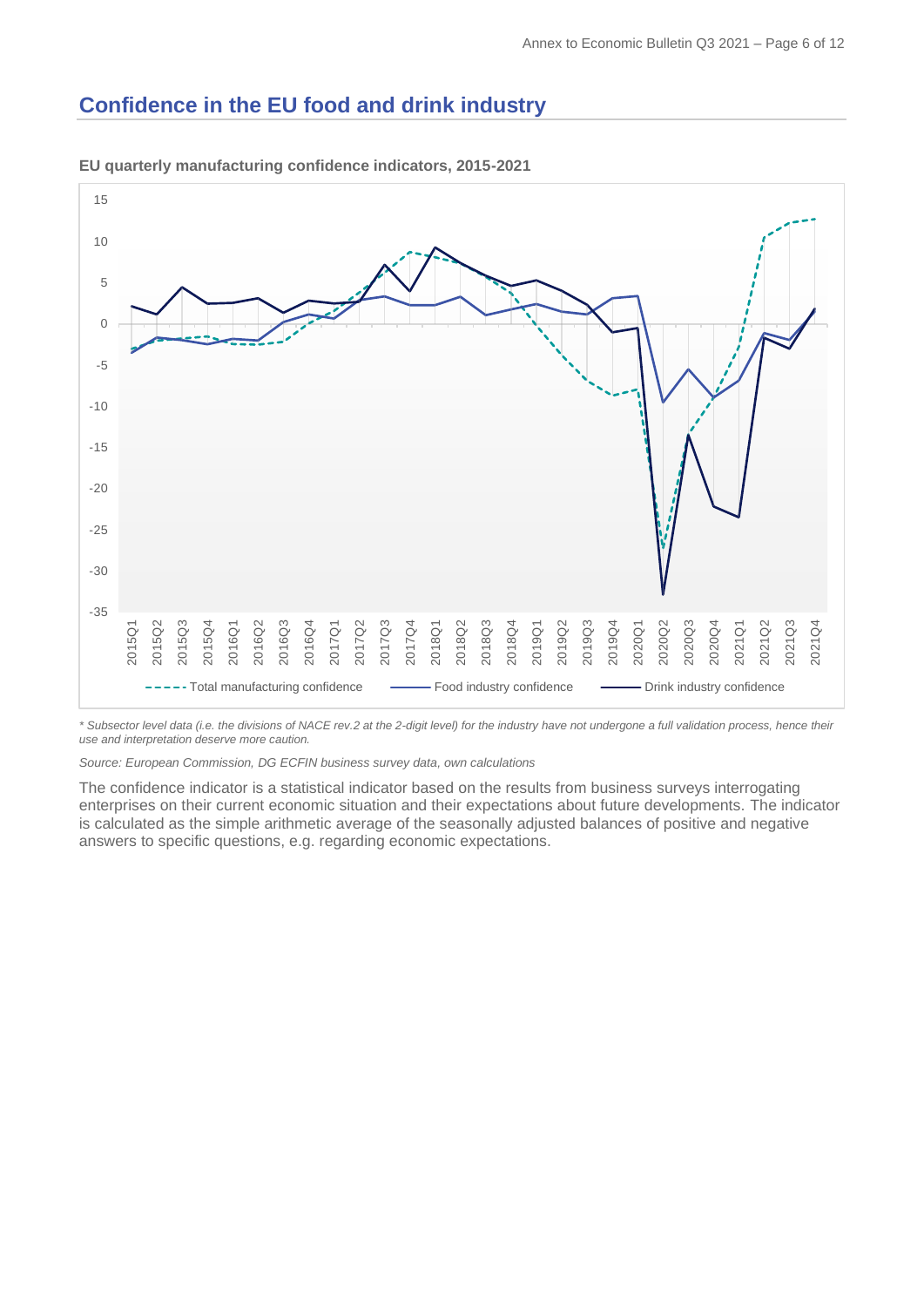# **External trade**

# **EU food and drink trade (€ billion)**

|                | 2020 Q3 | 2020 Q4 | 2021 Q1 | 2021 Q <sub>2</sub> | 2021 Q3 | $V - O - V$ |
|----------------|---------|---------|---------|---------------------|---------|-------------|
| <b>Exports</b> | 36.5    | 39.1    | 35.7    | 39.3                | 39.6    | 8.4%        |
| <b>Imports</b> | 19.1    | 19.9    | 17.9    | 20.1                | 21.3    | 11.3%       |
| <b>Balance</b> | 174     | 19.1    | 17.9    | 19.2                | 18.3    | $5.1\%$     |

*Source: Eurostat*

#### **EU food and drink exports, 2016-2021 (€ billion)**



*Source: Eurostat*

### **Export performance by sector**



*Source: Eurostat - COMEXT, Nace Rev.2, Divisions 10 & 11*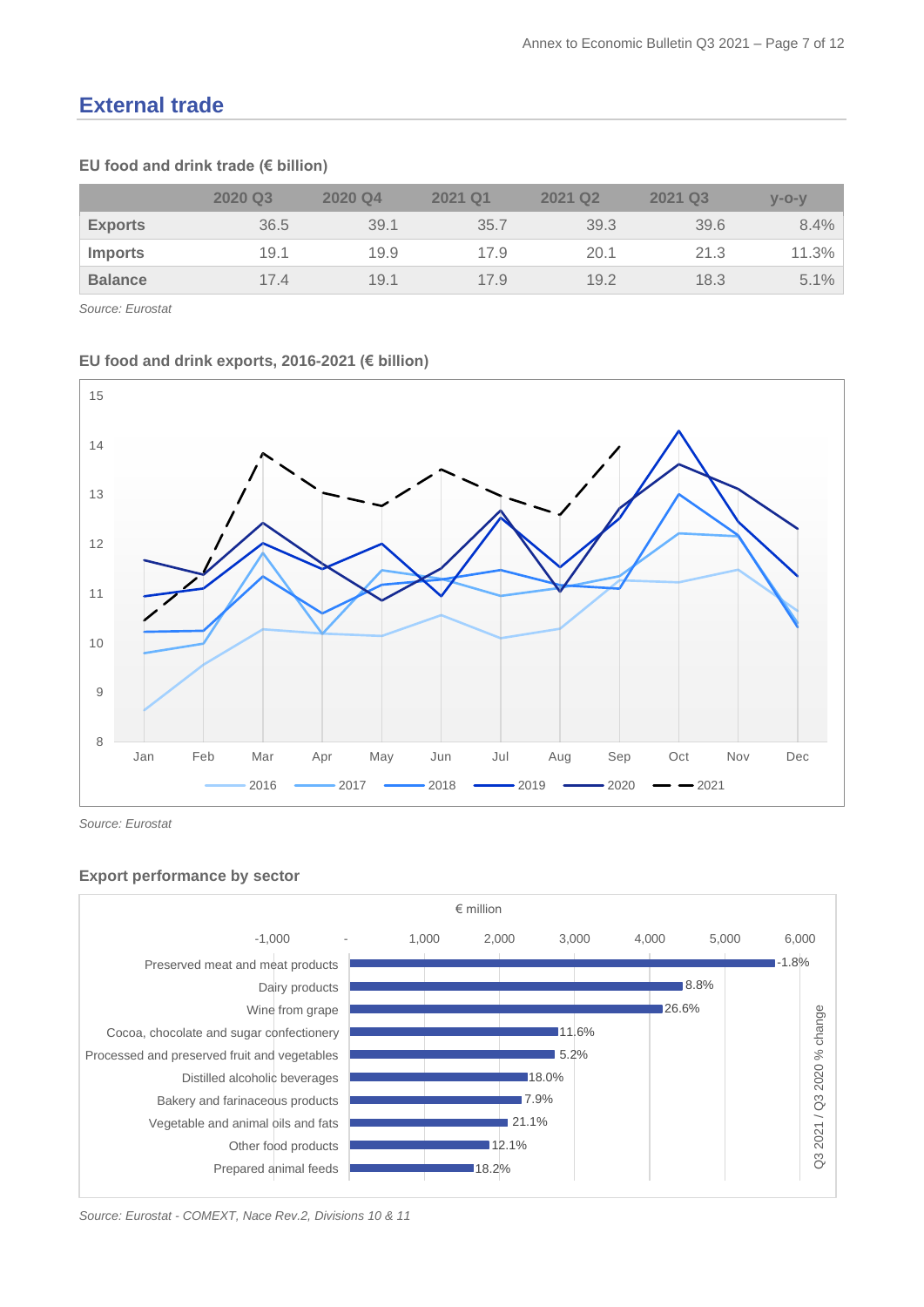# **EU food and drink trade by sector**

|                                                                   | <b>Exports</b> |                        | <b>Imports</b> |                        |                        | <b>Balance</b> |                        |                        |               |
|-------------------------------------------------------------------|----------------|------------------------|----------------|------------------------|------------------------|----------------|------------------------|------------------------|---------------|
| <b>Sector / Period</b>                                            | Q3<br>2020     | Q <sub>3</sub><br>2021 | change         | Q <sub>3</sub><br>2020 | Q <sub>3</sub><br>2021 | change         | Q <sub>3</sub><br>2020 | Q <sub>3</sub><br>2021 | change        |
|                                                                   |                | $\epsilon$ million     | $\frac{0}{0}$  | $$$ million            |                        | $\frac{0}{0}$  |                        | $\epsilon$ million     | $\frac{0}{0}$ |
| <b>Food and drinks</b>                                            | 36,503         | 39,556                 | 8.4%           | 19,096                 | 21,255                 | 11.3%          | 17,406                 | 18,301                 | 5.1%          |
| 10 Food products                                                  | 28,335         | 30,083                 | 6.2%           | 17,242                 | 19,374                 | 12.4%          | 11,092                 | 10,709                 | $-3.5%$       |
| 11 Beverages                                                      | 8,168          | 9,473                  | 16.0%          | 1,854                  | 1,880                  | 1.4%           | 6,314                  | 7,592                  | 20.3%         |
| 101 Preserved meat and meat products                              | 5,761          | 5,656                  | $-1.8%$        | 1,526                  | 1,523                  | $-0.2%$        | 4,235                  | 4,133                  | $-2.4%$       |
| 1011 Processed and preserved meat                                 | 3,862          | 3,556                  | $-7.9%$        | 1,111                  | 1,096                  | $-1.3%$        | 2,751                  | 2,459                  | $-10.6%$      |
| 1012 Processed and preserved poultry meat                         | 718            | 799                    | 11.3%          | 158                    | 176                    | 11.4%          | 560                    | 623                    | 11.3%         |
| 1013 Meat and poultry meat products                               | 1,181          | 1,302                  | 10.2%          | 258                    | 251                    | $-2.6%$        | 923                    | 1,050                  | 13.8%         |
| 102 Processed and preserved fish, crustaceans and molluscs        | 1,192          | 1,221                  | 2.5%           | 4,173                  | 4,692                  | 12.5%          | $-2,981$               | $-3,471$               | 16.4%         |
| 103 Processed and preserved fruit and vegetables                  | 2,592          | 2,727                  | 5.2%           | 2,092                  | 2,317                  | 10.7%          | 500                    | 410                    | $-17.9%$      |
| 1031 Processed and preserved potatoes                             | 582            | 646                    | 11.0%          | 46                     | 35                     | $-24.5%$       | 536                    | 612                    | 14.0%         |
| 1032 Fruit and vegetable juices                                   | 409            | 403                    | $-1.5%$        | 471                    | 437                    | $-7.1%$        | $-61$                  | $-34$                  | $-44.5%$      |
| 1039 Other processed and preserved fruit and vegetables           | 1,600          | 1,678                  | 4.8%           | 1,575                  | 1,845                  | 17.1%          | 25                     | $-167$                 | $-770.5%$     |
| 104 Vegetable and animal oils and fats                            | 1,740          | 2,106                  | 21.1%          | 3,832                  | 5,136                  | 34.0%          | $-2,092$               | $-3,030$               | 44.8%         |
| 1041 Oils and fats                                                | 1,589          | 1,927                  | 21.3%          | 3,786                  | 5,084                  | 34.3%          | $-2,197$               | $-3,157$               | 43.7%         |
| 1042 Margarine and similar edible fats                            | 151            | 179                    | 18.7%          | 45                     | 52                     | 13.9%          | 105                    | 127                    | 20.8%         |
| 105 Dairy products                                                | 4,069          | 4,427                  | 8.8%           | 500                    | 480                    | $-4.0%$        | 3,569                  | 3,947                  | 10.6%         |
| 1051 Dairy and cheese products                                    | 3,856          | 4,214                  | 9.3%           | 452                    | 421                    | $-6.9%$        | 3,404                  | 3,793                  | 11.4%         |
| 1052 Ice cream                                                    | 213            | 213                    | 0.1%           | 48                     | 59                     | 24.0%          | 165                    | 154                    | $-6.8%$       |
| 106 Grain mill products, starches and starch products             | 1,072          | 1,219                  | 13.7%          | 671                    | 695                    | 3.5%           | 401                    | 524                    | 30.7%         |
| 1061 Grain mill products                                          | 581            | 617                    | 6.2%           | 569                    | 585                    | 2.7%           | 12                     | 33                     | 165.7%        |
| 1062 Starches and starch products                                 | 491            | 602                    | 22.5%          | 102                    | 110                    | 7.8%           | 389                    | 492                    | 26.4%         |
| 107 Bakery and farinaceous products                               | 2,122          | 2,289                  | 7.9%           | 358                    | 402                    | 12.4%          | 1,764                  | 1,887                  | 6.9%          |
| 1071 Bread; fresh pastry goods and cakes                          | 437            | 582                    | 33.2%          | 73                     | 98                     | 34.4%          | 364                    | 484                    | 33.0%         |
| 1072 Rusks and biscuits; preserved pastry goods and cakes         | 1,327          | 1,391                  | 4.8%           | 263                    | 277                    | 5.6%           | 1,065                  | 1,114                  | 4.6%          |
| 1073 Macaroni, noodles, couscous and similar farinaceous products | 358            | 316                    | $-11.8%$       | 22                     | 27                     | 20.8%          | 336                    | 289                    | $-14.0%$      |
| 108 Other food products                                           | 8,259          | 8,704                  | 5.4%           | 3,534                  | 3,563                  | 0.8%           | 4,725                  | 5,141                  | 8.8%          |
| 1081 Sugar                                                        | 146            | 141                    | $-3.3%$        | 291                    | 299                    | 2.7%           | $-145$                 | $-158$                 | 8.7%          |
| 1082 Cocoa, chocolate and sugar confectionery                     | 2,490          | 2,780                  | 11.6%          | 1,081                  | 1,011                  | $-6.5%$        | 1,409                  | 1,769                  | 25.5%         |
| 1083 Processed tea and coffee                                     | 773            | 788                    | 2.0%           | 661                    | 638                    | $-3.5%$        | 112                    | 151                    | 34.7%         |
| 1084 Condiments and seasonings                                    | 667            | 722                    | 8.2%           | 286                    | 341                    | 19.3%          | 381                    | 381                    | $-0.1%$       |
| 1085 Prepared meals and dishes                                    | 1,271          | 1,411                  | 11.0%          | 358                    | 378                    | 5.7%           | 913                    | 1,033                  | 13.1%         |
| 1086 Homogenised food preparations and dietetic food              | 1,257          | 1,006                  | $-20.0\%$      | 27                     | 14                     | $-48.4%$       | 1,230                  | 992                    | $-19.3%$      |
| 1089 Other food products n.e.c.                                   | 1,655          | 1,855                  | 12.1%          | 830                    | 882                    | 6.3%           | 825                    | 973                    | 18.0%         |
| 109 Prepared animal feeds                                         | 1,399          | 1,653                  | 18.2%          | 524                    | 565                    | 7.7%           | 875                    | 1,089                  | 24.5%         |
| 1091 Prepared feeds for farm animals                              | 779            | 917                    | 17.7%          | 173                    | 213                    | 23.0%          | 606                    | 704                    | 16.2%         |
| 1092 Prepared pet foods                                           | 620            | 736                    | 18.8%          | 351                    | 351                    | 0.1%           | 269                    | 385                    | 43.2%         |
| 110 Beverages                                                     | 8,168          | 9,473                  | 16.0%          | 1,854                  | 1,880                  | 1.4%           | 6,314                  | 7,592                  | 20.3%         |
| 1101 Distilled alcoholic beverages                                | 2,010          | 2,372                  | 18.0%          | 799                    | 894                    | 12.0%          | 1,211                  | 1,478                  | 22.0%         |
| 1102 Wine from grape                                              | 3,287          | 4,159                  | 26.6%          | 476                    | 366                    | $-23.2%$       | 2,810                  | 3,793                  | 35.0%         |
| 1103 Cider and other fruit wines                                  | 135            | 137                    | 1.0%           | 13                     | 17                     | 32.5%          | 123                    | 120                    | $-2.3%$       |
| 1104 Other non-distilled fermented beverages                      | 50             | 57                     | 13.5%          | 4                      | 2                      | $-59.0%$       | 47                     | 56                     | 19.3%         |
| 1105 Beer                                                         | 1,014          | 954                    | $-5.9%$        | 148                    | 182                    | 22.9%          | 866                    | 772                    | $-10.9%$      |
| 1106 Malt                                                         | 223            | 230                    | 3.2%           | 5                      | 6                      | 18.9%          | 218                    | 224                    | 2.9%          |
| 1107 Soft drinks; mineral waters and other bottled waters         | 1,449          | 1,564                  | 8.0%           | 410                    | 414                    | 1.0%           | 1,039                  | 1,150                  | 10.7%         |

*Source: Eurostat - COMEXT, Nace Rev.2, Divisions 10 & 11*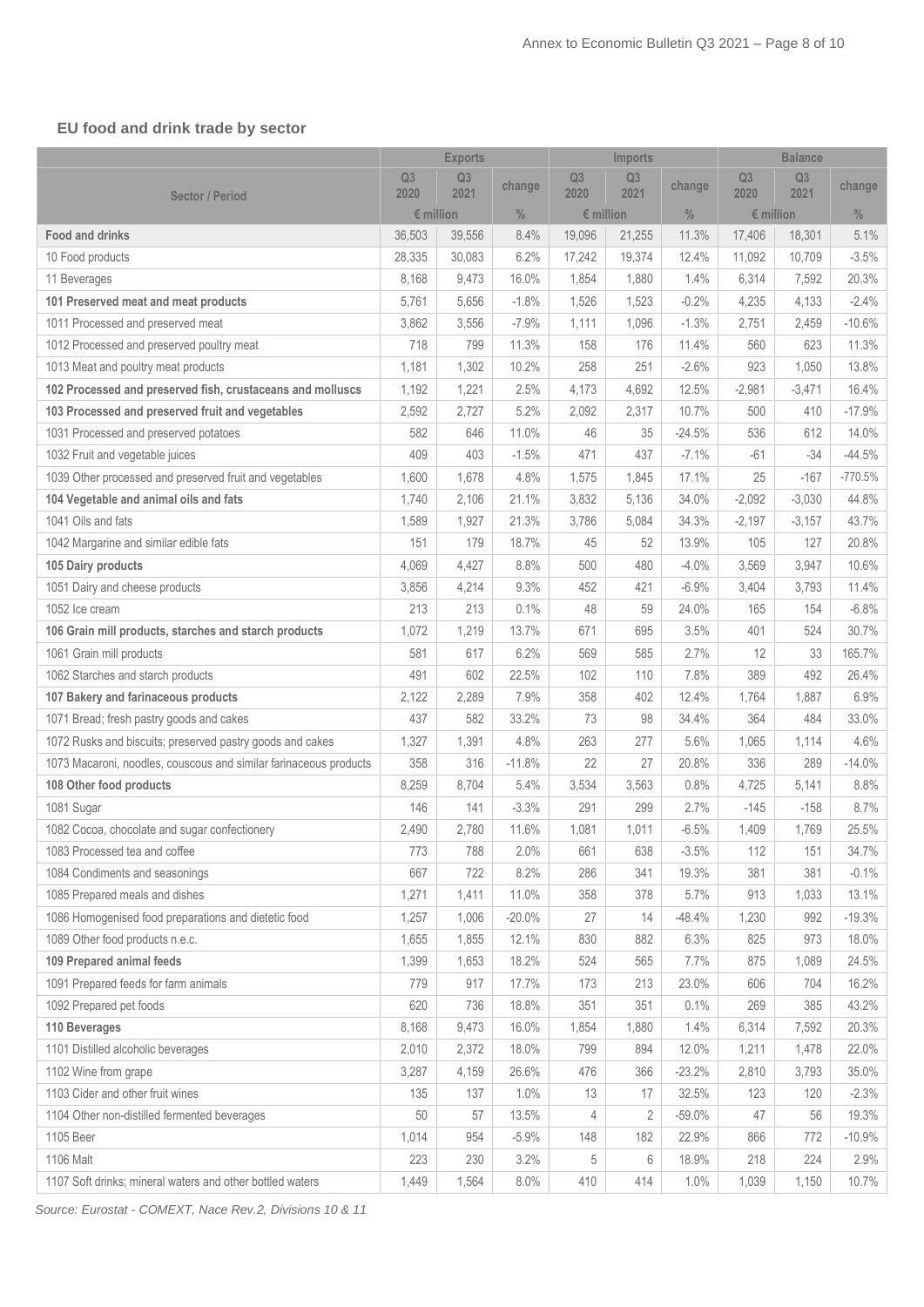# <span id="page-10-0"></span>**Prices of agricultural commodities**

# **FAO Food Price Index**



*Source: FAO Food Price Index*

### **Main agricultural commodity prices**

| <b>Agricultural</b>       |                    | <b>EU</b>           |                     |                    | <b>WORLD</b>        |                     |
|---------------------------|--------------------|---------------------|---------------------|--------------------|---------------------|---------------------|
| commodity                 | Q3 2021<br>average | Q3 2021/<br>Q2 2021 | Q3 2021/<br>Q3 2020 | Q3 2021<br>average | Q3 2021/<br>Q2 2021 | Q3 2021/<br>Q3 2020 |
|                           | EUR/T              | % change            | % change            | EUR/T              | % change            | % change            |
| <b>CEREALS</b>            |                    |                     |                     |                    |                     |                     |
| <b>Maize</b>              | 242                | 2.7                 | 42.2                | 216                | $-10.1$             | 62.3                |
| <b>Soft wheat</b>         | 217                | $-0.2$              | 25.4                | 223                | $-3.9$              | 22.2                |
|                           |                    |                     |                     |                    |                     |                     |
| <b>SMP</b>                | 2,547              | 0.1                 | 20.2                | 2,645              | $-8.5$              | 10.7                |
| <b>WMP</b>                | 3,194              | 0.2                 | 16.5                | 3,158              | $-7.4$              | 21.2                |
|                           |                    |                     |                     |                    |                     |                     |
| White sugar*              | 403                | 1.9                 | na                  | 404                | 7.9                 | 29.6                |
|                           |                    |                     |                     |                    |                     |                     |
|                           |                    |                     |                     | USD/T              | % change            | % change            |
| <b>OILS AND OIL CROPS</b> |                    |                     |                     |                    |                     |                     |
| Soybean oil               |                    |                     |                     | 1,434              | $-1.7$              | 65.8                |
| Soybean                   |                    |                     |                     | 581                | $-6.0$              | 46.6                |
| Soybean meal              |                    |                     |                     | 469                | $-0.1$              | 23.7                |
| <b>Rapeseed</b>           |                    |                     |                     | 664                | 0.3                 | 49.1                |
| Rape oil                  |                    |                     |                     | 1,493              | $-0.8$              | 62.0                |
| Palm oil                  |                    |                     |                     | 1,129              | 4.4                 | 50.5                |
|                           |                    |                     |                     |                    |                     |                     |
| <b>COFFEE AND COCOA</b>   |                    |                     |                     |                    |                     |                     |
| Cocoa                     |                    |                     |                     | 2,457              | 3.1                 | 6.7                 |
| <b>Coffee</b>             |                    |                     |                     | 3,545              | 21.3                | 44.1                |

*\* EU white sugar prices for EU28 are discontinued as from December 2020 and continue as EU27. They do therefore currently not allow representative calculation.*

*Sources: World prices: FAO (cereals), CIAL (dairy), USDA (sugar); EU prices: DG AGRI; own calculations*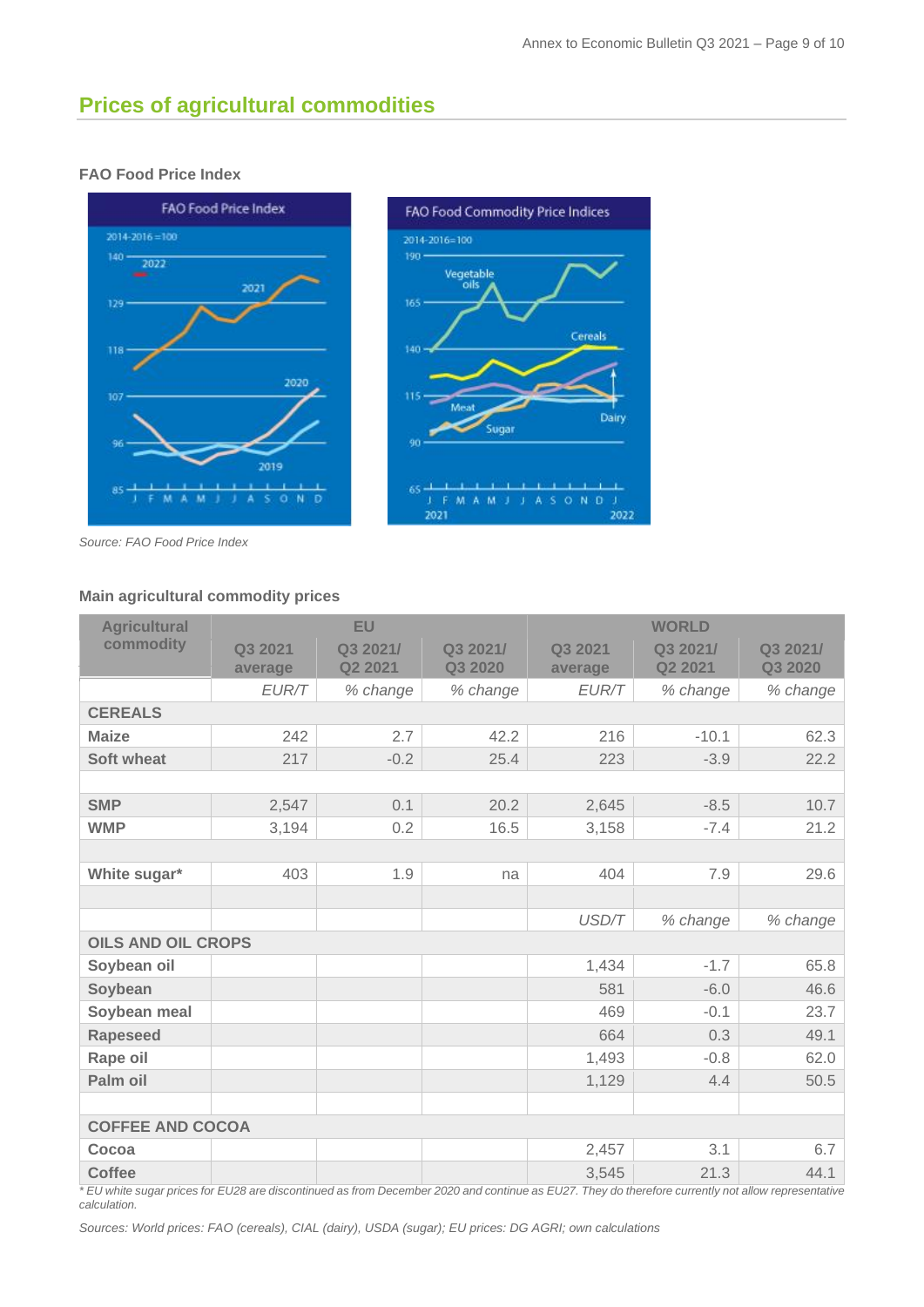# <span id="page-11-0"></span>**Retail trade**

## **Retail sales index** (2015=100)

|                           | 2020 Q3 | 2020 Q4 | 2021 Q1 | 2021 Q <sub>2</sub> | 2021 Q3 | $V-O-V$ |
|---------------------------|---------|---------|---------|---------------------|---------|---------|
| <b>Total retail trade</b> | 113.4   | 112.4   | 111.4   | 115.7               | 117.0   |         |
| % change                  | 9.9     | $-0.9$  | $-0.9$  | 3.9                 | 1.1     | 3.2     |
| Food, drinks and tobacco  | 108.8   | 110.3   | 112.0   | 110.7               | 109.3   |         |
| % change                  | 0.5     | 1.4     | 1.5     | $-1.2$              | $-1.3$  | 0.5     |

*Source: Eurostat*

The index of the volume of retail trade measures the evolution of the turnover in retail trade, adjusted for price changes (deflated), i.e. the evolution of the total amount of goods sold, based on data adjusted for calendar and seasonal effects.



### **EU turnover in retail trade by economic activity, 2015-2021** (2015=100)

*Source: Eurostat*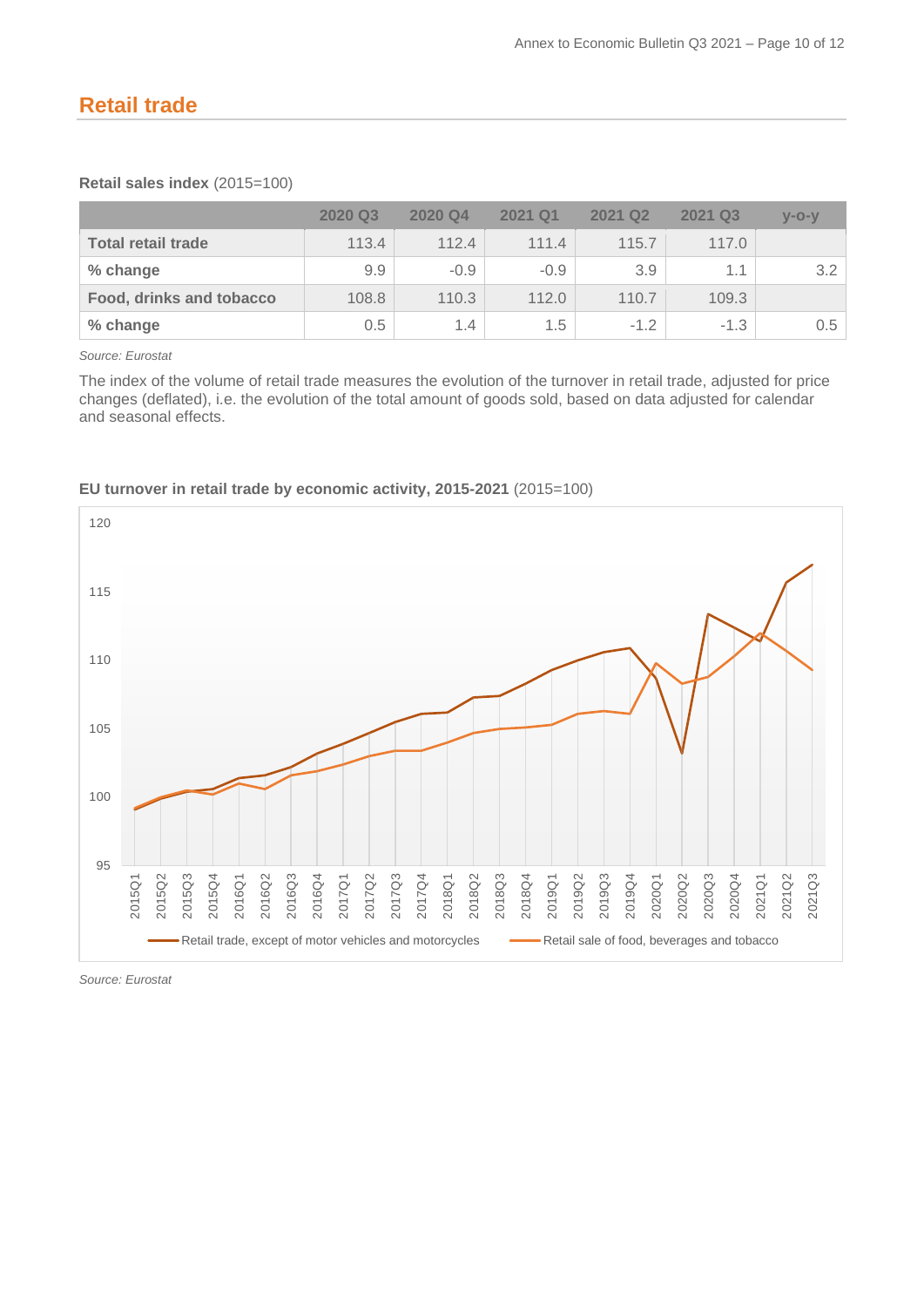# **Price developments along the EU food chain**

#### **Price developments (% change)**

|                                  | 2020 Q3 | 2020 Q4 | 2021 Q1 | <b>2021 Q2</b> | 2021 Q3 | $V-O-V$ |
|----------------------------------|---------|---------|---------|----------------|---------|---------|
| <b>Agricultural prices*</b>      | $-0.1$  | $-3.1$  | 3.6     | 5.5            | 0.6     | 6.5     |
| <b>Food manufacturing prices</b> | $-0.6$  | 0.3     | 1.3     | 2.2            | 0.9     | 4.8     |
| <b>Food consumer prices</b>      | $-1.7$  |         | 0.9     |                | 0.1     | 1.9     |
| <b>Inflation</b>                 | $-0.2$  |         | 0.9     | 1.5            | 0.7     | 3.1     |



*\* EU farmer price indices are not available before January 2015. Before this date, the monthly change is estimated based on Member States data*  weighted by their share in the agricultural output. Latest Eurostat monthly indices for EU farmer prices are available in June 2020. Since this date, the index is estimated based on cereals, sugar, milk, meat, tomatoes and apples monthly prices weighted by annual production (updated by the *latest edition of short-term outlook: https://ec.europa.eu/info/food-farming-fisheries/farming/facts-and-figures/markets/outlook/short-term\_en).* 

*Sources: Eurostat and DG Agriculture and Rural Development; own calculations*